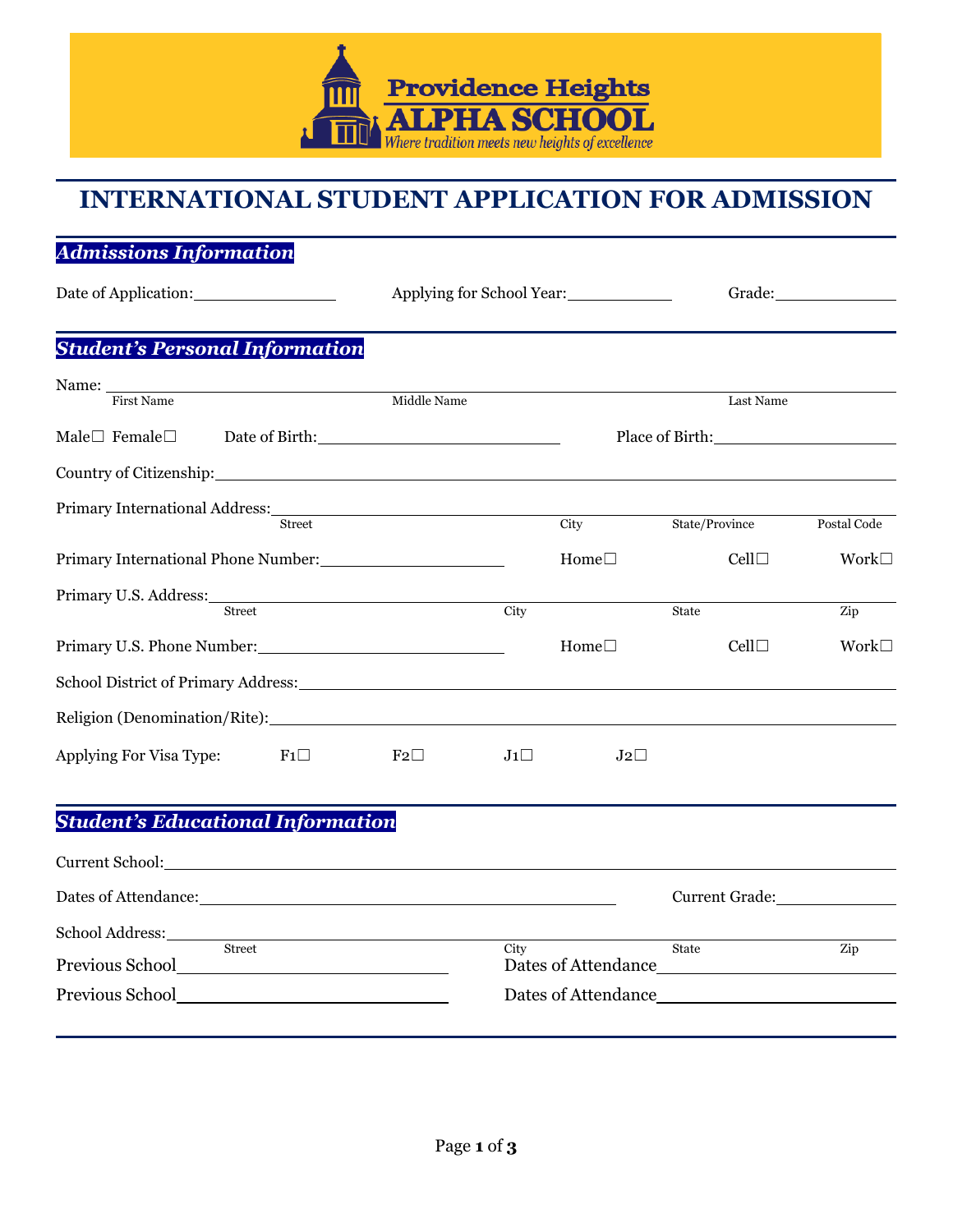

## *Family Information*

|               | Applicant Lives With (check all that apply):                             |                          |                       |
|---------------|--------------------------------------------------------------------------|--------------------------|-----------------------|
| Mother $\Box$ | Father $\Box$                                                            | Legal Guardian $\square$ | Shared Custody $\Box$ |
|               | <b>Parent Information</b>                                                | <b>MOTHER</b>            | <b>FATHER</b>         |
|               | Name                                                                     |                          |                       |
|               | Address (if different than previously stated)                            |                          |                       |
|               | Primary Phone (if different than previously stated)                      |                          |                       |
|               | Cell Phone                                                               |                          |                       |
|               | <b>Work Phone</b>                                                        |                          |                       |
|               | Primary E-mail Address                                                   |                          |                       |
|               | Occupation                                                               |                          |                       |
|               | Name of Business                                                         |                          |                       |
|               | <b>Legal Guardian Information</b><br><b>Student Resides With in U.S.</b> | <b>FEMALE</b>            | <b>MALE</b>           |
|               | Name                                                                     |                          |                       |
|               | Address (if different than previously stated)                            |                          |                       |
|               | Primary Phone (if different than previously stated)                      |                          |                       |
|               | Cell Phone                                                               |                          |                       |
|               |                                                                          |                          |                       |
|               | <b>Work Phone</b>                                                        |                          |                       |
|               | Primary E-mail Address                                                   |                          |                       |
|               | Occupation                                                               |                          |                       |
|               | Name of Business                                                         |                          |                       |

| Sibling Name: | Date of Birth: | School: |
|---------------|----------------|---------|
| Sibling Name: | Date of Birth: | School: |
| Sibling Name: | Date of Birth: | School: |

### *Additional Information*

From what source(s) have you heard about Providence Heights Alpha School?